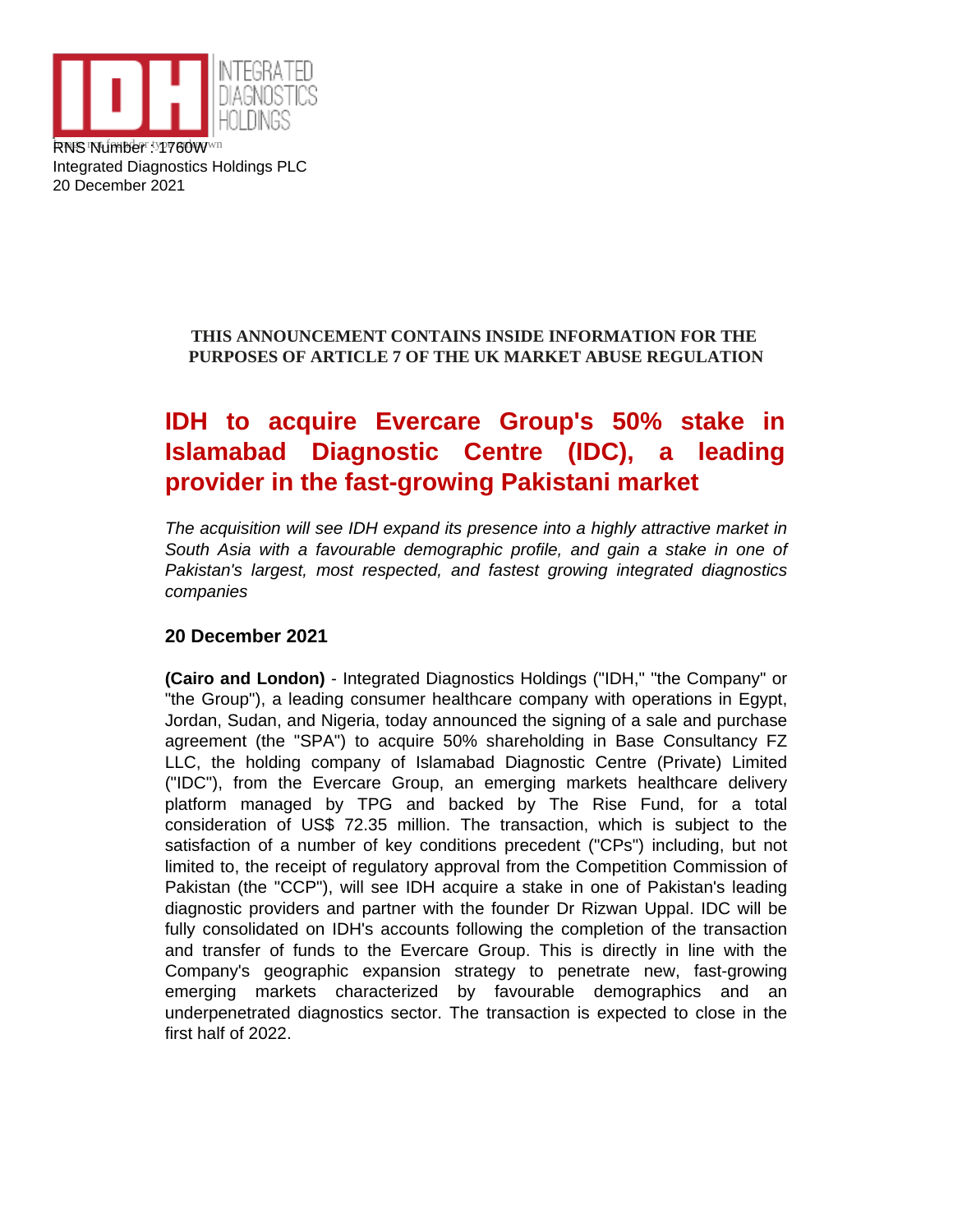Founded in 2005 by Dr. Rizwan Uppal, IDC is one of Pakistan's largest integrated (pathology and radiology) diagnostics providers, currently operating a network of more than 80 centres across approximately 30 cities throughout Pakistan as of June 2021. The company served nearly two million patients and performed around three million tests during FY2021. IDC boasts a market leading position in the country and is well regulated at both the national and local level, having effectively worked together on a number pathology and imaging PPPs, and most recently having played a frontline role in COVID-19 diagnostic testing. IDC's scale, proven operational frameworks, and well-defined growth strategy provide the company with strong foundations from which to drive new growth as it looks to capitalise on Pakistan's favourable market fundamentals.

Dr. Rizwan Uppal has more than 25 years of experience in active clinical practice as both a medical consultant and pulmonologist. As the Founder, Chairman and CEO of IDC, he has demonstrated exceptional clinical and entrepreneurial abilities, building and scaling the company to become a leading diagnostic provider in the country. Dr. Rizwan Uppal will continue to serve as Chairman and CEO of IDC post-acquisition, leveraging his extensive experience to guide the company as it continues to grow in the coming years.

IDC is part of the Evercare Group, an integrated healthcare delivery platform investing in emerging markets across Africa and South Asia, including India, Pakistan, Bangladesh, Kenya, and Nigeria. Through its two-year investment in IDC, Evercare Group has worked closely with Dr. Rizwan Uppal to help institutionalize the company and grow its market presence, service offering, and patient reach to better serve the fast-growing demand for quality healthcare services and set IDC on a stronger footing with significant growth potential.

Transaction Rationale and Key Highlights

- · Access to one of the most populous emerging market countries with a population of more than 200 million, one of the largest in Asia, and boasting a young demographic with 63% under the age of 30, creating for long-term sustainable demand for quality healthcare services.
- · The Pakistani healthcare sector resembles most of the markets which IDH operates in, namely being highly underserved and thus providing significant room for growth particularly within the private sector.
- The market is also characterized by a high degree of out-of-pocket (OOP) payments that account for approximately 56% of healthcare related expenses.
- Partnering with an established provider and a founder-led company with a strong track-record, solid financial performance, and an ambitious growth plan.
- · Audited results for IDC's fiscal year ended 30 June 2021 saw the company book revenues of US\$ 46 million, up 208% year-on-year and representing a three-year CAGR [1] of 87%. EBITDA recorded US\$ 22.1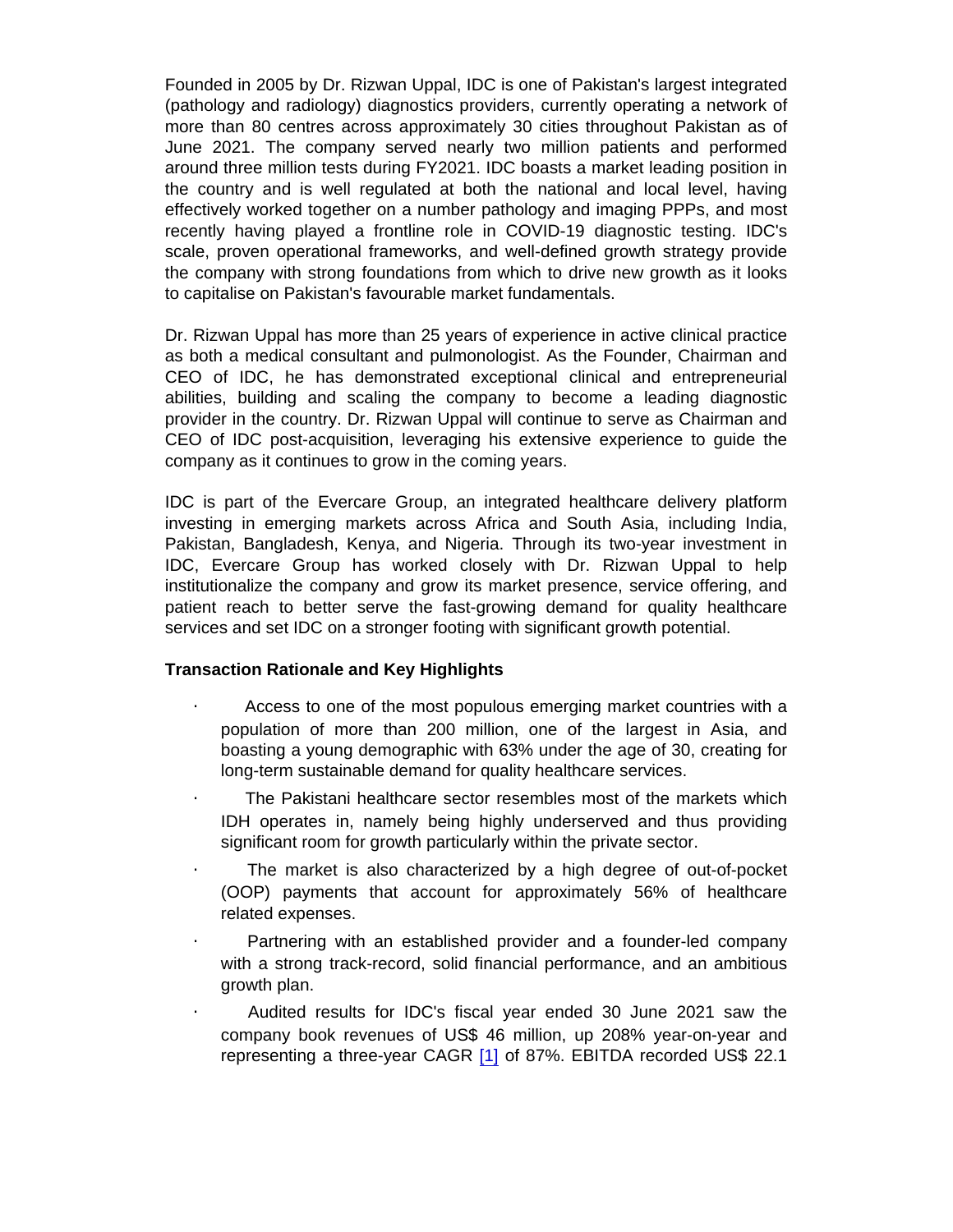million in FY 2021 (margin of 48.0%) and net profit reached US\$ 13.7 million (margin of 29.8%).

· Operationally, IDC's on-the-ground presence is rapidly expanding, with its branch network going from 23 branches in 2017 to 85 branches in 2021, and with plans to reach 100 branches by 2023. Test volumes have also grown remarkably in the last three years from around 800 thousand in 2017 to around 3.0 million in the twelve months to June 2021 and continued its sustained momentum to date. Geographically, the company currently operates branches in 30 cities around Pakistan and is aiming to penetrate an additional 8 to 10 cities in the coming two years.

- The deal will see IDH further diversify its revenue base and expand its geographic footprint.
- IDC contributes around 15%[2] of both the combined company's consolidated revenue and consolidated EBITDA and is expected to be accretive from completion of the transaction.

As part of the transaction, the current Evercare Board representatives (Jide Olanrewaju, Mehmet Ilkin and Mujtaba Hussain) will step down and be replaced by new directors from IDH, with the latter holding four of the seven seats, allowing for IDC's figures to be consolidated on IDH's accounts. Existing Directors, Dr Rehan Uppal and Dr Imran Uppal, will continue to serve on the Board alongside Dr Rizwan Uppal.

Structure and Financing of the Proposed Transaction

- IDH has signed agreements to acquire a 50% indirect equity stake in IDC, through the acquisition of a 50% equity stake in Base Consultancy FZE LLC UAE, the SPV that owns 100% in IDC.
- · The 50% stake is currently owned by Evercare IGA Holdings Limited, managed by TPG and backed by The Rise Fund.
- · The total consideration is US\$ 72.35 million with the final consideration subject to customary closing adjustments.
- · IDH plans to finance the transaction through a combination of existing cash and committed debt facilities. The debt package includes the US\$ 45.0 million facility secured from IFC in May 2021, and an additional US\$ 15.0 million IFC syndicated facility from Mashreq Bank.
- · Completion of the transaction is subject to satisfaction of a number of key CPs including, but not limited to, receiving regulatory approval from the CCP, which is expected to be received within three to six months of the signing of the SPA.

Commenting on the acquisition, IDH CEO Dr. Hend El Sherbini, said: "We are very excited about the opportunity to add Pakistan as our fifth geography, one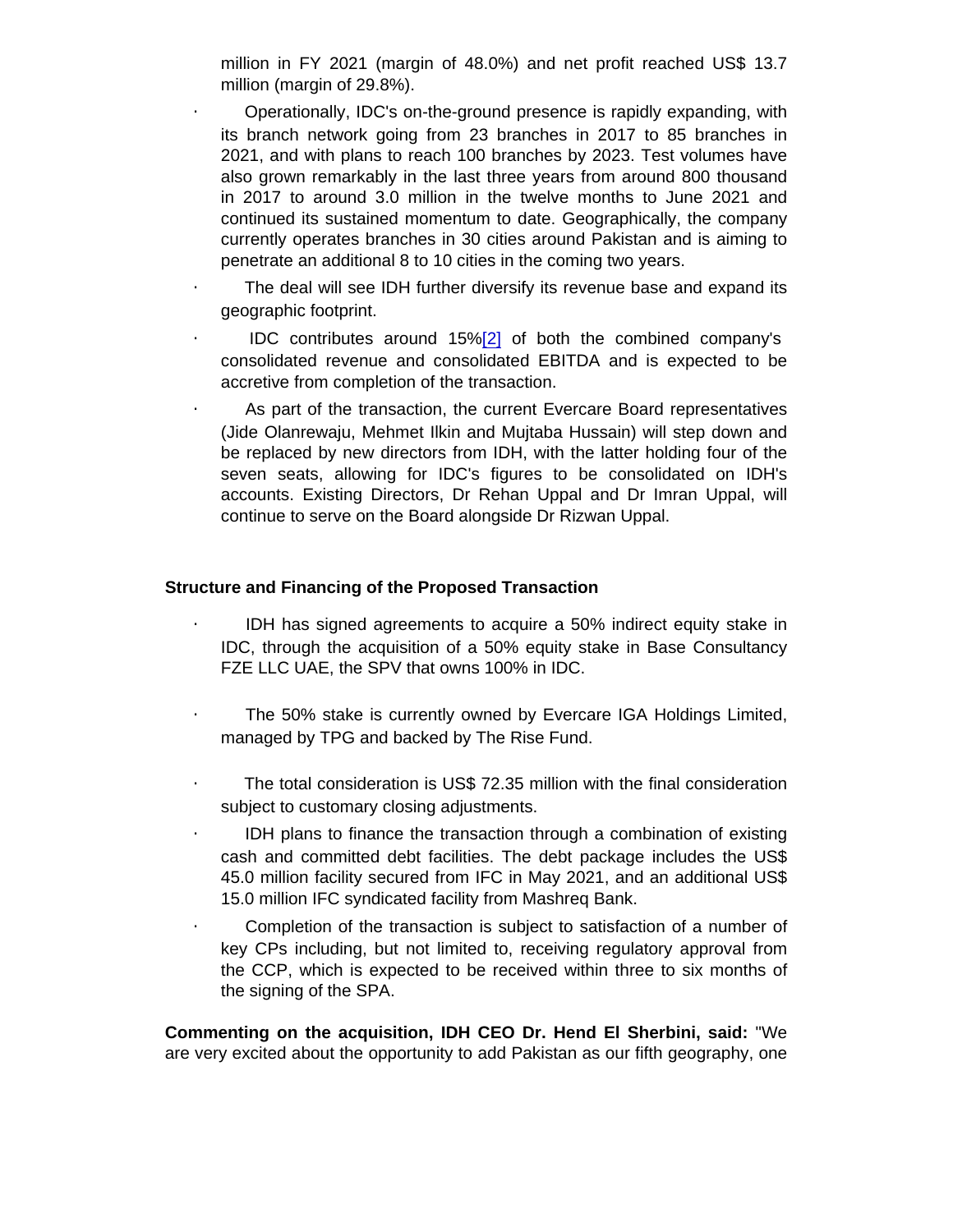of South Asia's most attractive markets. This is fully aligned with our regional expansion strategy that targets high-growth and underpenetrated markets where our platform is well-suited to deliver exceptional quality of care to a broad and growing patient-base. Pakistan's young population and lagging investment in healthcare provide for significant future potential. IDC ticks all the boxes of our investment criteria and I am delighted to be partnering with Dr. Rizwan Uppal, who over the last two decades has built a remarkably successful business that places service quality and operational excellence at the core of its offering. IDC is an ideal partner for IDH, with the combination of our two companies set to generate remarkable value and future growth opportunities for both parties."

**IDC's Founder, Chairman and CEO Dr. Rizwan Uppal, added:** "I am delighted to welcome and have the opportunity to partner with a mission-aligned regional champion like IDH to serve more patients, create more employment opportunities across our centres, and usher in a new phase of growth. The group boasts an exceptional track record of high-quality service delivery complemented by a worldclass management team and robust governance frameworks. The synergies between IDH and IDC will ultimately raise the bar for diagnostic healthcare standards and allow us to capitalise on the important growth opportunity offered by the Pakistani market. I am hopeful that IDC and IDH will complement each other in imaging and lab services to further improve the quality, cost and turnaround time of diagnostic services."

**Matthew Hobart, Chairman of Evercare's Board of Directors, Co-Managing Partner of TPG Growth and leader of healthcare investing for The Rise Fund, said:** "Our partnership with Dr. Rizwan Uppal has produced a new standard for diagnostic services in emerging markets. With state-of-the-art equipment, high standards, and quality operations, we have met the healthcare needs of millions of patients, particularly those from low-income populations across Pakistan. IDC was built on a foundation of excellence, and has continued to demonstrate its patient first approach, having rapidly operationalized new laboratories at the onset of the pandemic to address immediate COVID-19 testing needs at scale. Today IDC remains on a strong growth trajectory as it has become an indispensable resource for patients and a top destination for aspiring laboratory professionals in Pakistan. We wish IDC continued success in serving this important population with high quality and affordable services."

#### **Advisors**

Renaissance Capital is acting as the exclusive financial advisor to IDH for the transaction and in connection with the financing, with White & Case LLP acting as international legal counsel, Chima & Ibrahim Advocates/Corporate Counsel as local legal counsel, and Ernst & Young Global Limited advising on matters pertaining to financial and tax due diligence.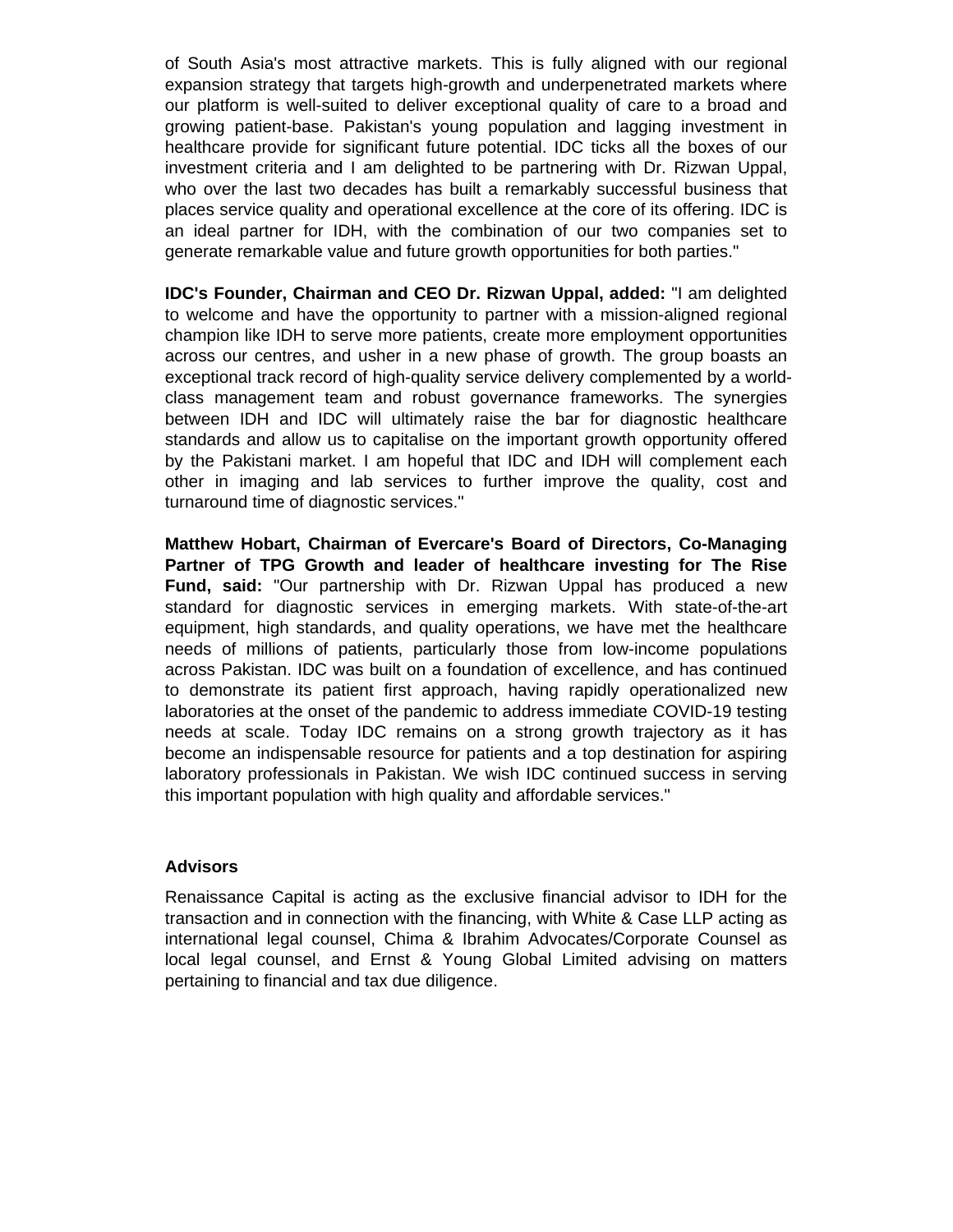EFG Hermes is acting as the exclusive financial advisor to TPG, with Debevoise & Plimpton LLP acting as legal counsel and RIAA Barker Gillette as legal counsel to IDC.

-Ends-

### Analyst and Investor Call Details

An analyst and investor call will be hosted at 2.30pm (UK) | 4.30pm (Egypt) on Monday, December 2021. You can access by registering in advance in the following link:

[https://rencap.zoom.us/webinar/register/WN\\_VIs3kYHkRaKu7WO3FkvEvQ](https://rencap.zoom.us/webinar/register/WN_VIs3kYHkRaKu7WO3FkvEvQ)

#### About Integrated Diagnostics Holdings (IDH)

IDH is a leading consumer healthcare company in the Middle East and Africa with operations in Egypt, Jordan, Sudan and Nigeria. The Group's core brands include Al Borg, Al Borg Scan and Al Mokhtabar in Egypt, as well as Biolab (Jordan), Ultralab and Al Mokhtabar Sudan (both in Sudan) and Echo-Lab (Nigeria). A long track record for quality and safety has earned the Company a trusted reputation, as well as internationally recognised accreditations for its portfolio of over 2,000 diagnostics tests. From its base of 507 branches as of 30 September 2021, IDH will continue to add laboratories through a Hub, Spoke and Spike business model that provides a scalable platform for efficient expansion. Beyond organic growth, the Group's expansion plans include acquisitions in new Middle Eastern, African, and Asian markets where its model is well-suited to capitalise on similar healthcare and consumer trends and capture a significant share of fragmented markets. IDH has been a Jersey-registered entity with a Standard Listing on the Main Market of the London Stock Exchange (ticker: IDHC) since May 2015 with a secondary listing on the EGX since May 2021 (ticker: IDHC.CA). Learn more at [idhcorp.com.](http://idhcorp.com)

The person responsible for arranging the release of this announcement is Nancy Fahmy, Investor Relations Director at IDH.

#### **Contact**

Nancy Fahmy Investor Relations Director T: +20 (0)2 3345 5530 | M: +20 (0)12 2255 7445 | [nancy.fahmy@idhcorp.com](mailto:nancy.fahmy@idhcorp.com)

#### About Islamabad Diagnostics Centre (IDC)

IDC is a leading radiology and pathology diagnostics service provider in Pakistan. IDC provides a comprehensive range of state-of-the-art imaging and lab services under one roof, across an extensive national network of 80+ branches in ~30 cities.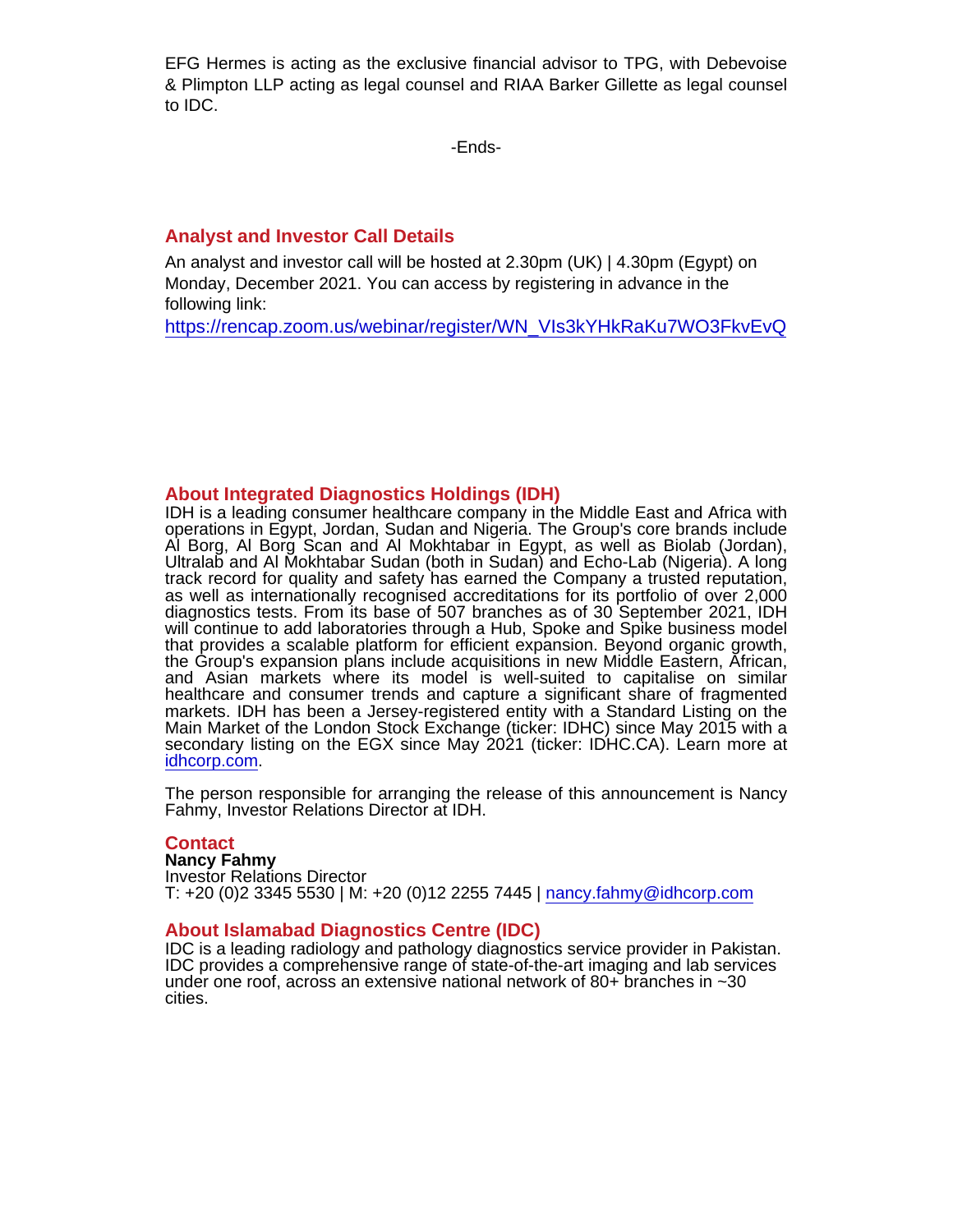Each centre is equipped with the latest imaging technology and offers a full spectrum of services including: hematology and cytogenetics, immunology and serology, MRI, CT Scan, X-Rays, fluoroscopy, as well as neurology dental, respiratory and female health services.

IDC was founded in 2005 by Founder, Chairman and CEO Dr. Rizwan Uppal, a practicing medical consultant, pulmonologist and homeopath.

#### **Contact** Email: [info@idc.net.pk](mailto:info@idc.net.pk) [www.idc.net.pk](http://www.idc.net.pk)

#### About the Evercare Group

The Evercare Group operates as an integrated healthcare delivery platform in emerging markets across Africa and South Asia, including India, Pakistan, Bangladesh, Kenya, and Nigeria, led by CEO Massimiliano Colella.

The Group's portfolio includes 31 hospitals, 18 clinics and more than 80 diagnostics centres. Evercare is proud to be one of the most diverse healthcare group in the countries it operates in with 11,000 caregivers working together to develop a systemic healthcare change in emerging markets.

Evercare is wholly owned by the Evercare Health Fund, a US \$1bn emerging markets healthcare fund managed by TPG and backed by The Rise Fund. The Evercare Health Fund is comprised of the world's leading impact investors and global development finance institutions.

The Evercare Group believes access to healthcare is a fundamental right and invests in emerging markets to bring private, quality driven healthcare to meet the needs of local people.

**Contact** Email: [evercare@portland-communications.com](mailto:evercare@portland-communications.com) [www.evercaregroup.com](https://evercaregroup.com/)

#### Forward-Looking Statements

This communication contains certain forward-looking statements. A forwardlooking statement is any statement that does not relate to historical facts and events, and can be identified by the use of such words and phrases as "according to estimates", "aims", "anticipates", "assumes", "believes", "could", "estimates", "expects", "forecasts", "intends", "is of the opinion", "may", "plans", "potential", "predicts", "projects", "should", "to the knowledge of", "will", "would" or, in each case their negatives or other similar expressions, which are intended to identify a statement as forward-looking. This applies, in particular, to statements containing information on future financial results, plans, or expectations regarding business and management, future growth or profitability and general economic and regulatory conditions and other matters affecting the Group.

Forward-looking statements reflect the current views of the Group's management ("Management") on future events, which are based on the assumptions of the Management and involve known and unknown risks, uncertainties and other factors that may cause the Group's actual results, performance or achievements to be materially different from any future results, performance or achievements expressed or implied by these forward-looking statements. The occurrence or non-occurrence of an assumption could cause the Group's actual financial condition and results of operations to differ materially from, or fail to meet